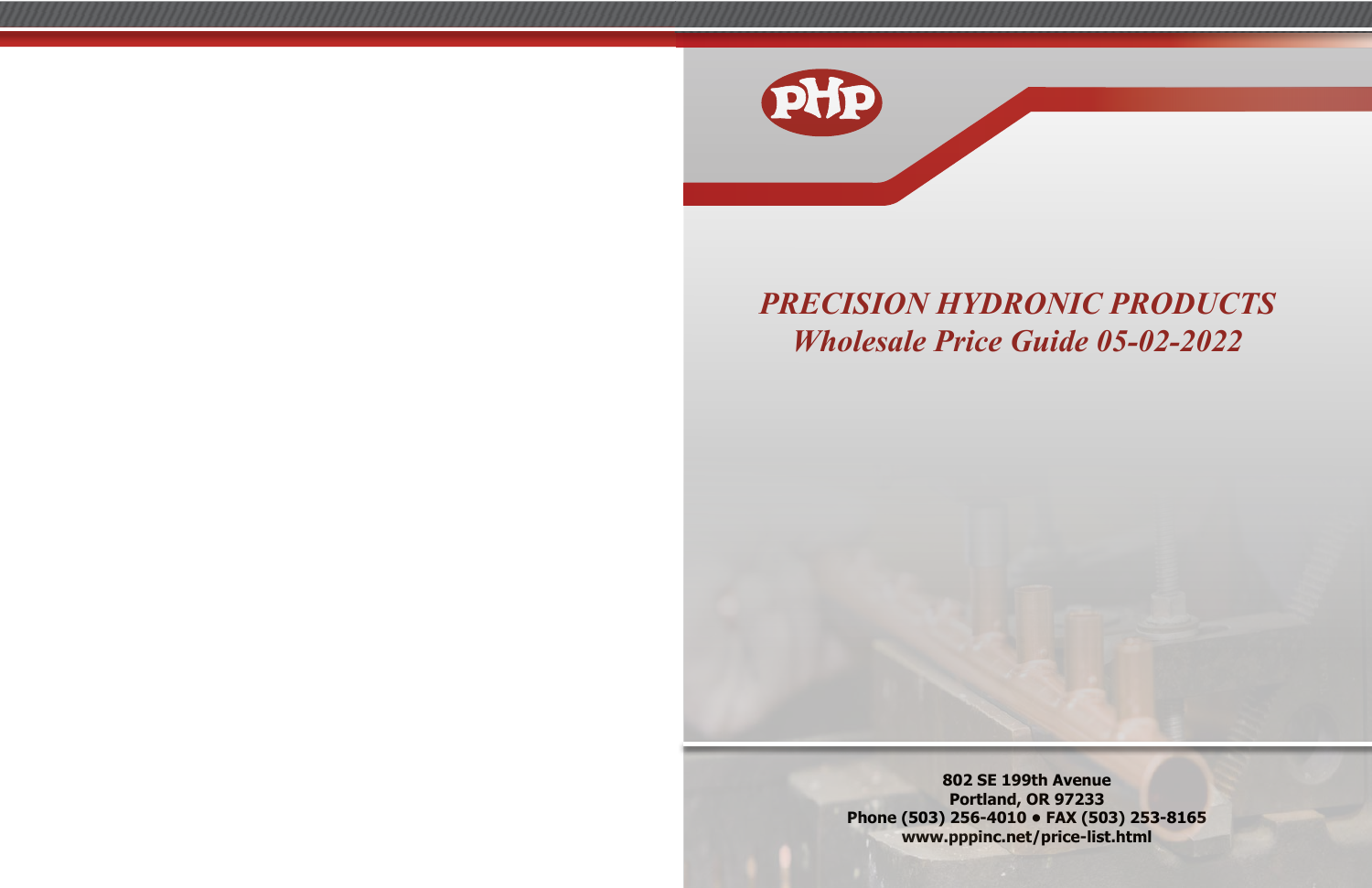## **PRECISION HYDRONIC PRODUCTS 2022 - LIST PRICE SCHEDULE**

| 1" Copper Manifolds w/Sweat Branch (2 1/2" Oc) |                                                                      |          |
|------------------------------------------------|----------------------------------------------------------------------|----------|
| <b>Part Number</b>                             | Description                                                          | \$ Price |
| PHP-10002500                                   | 2 Loop 1" x 1/2" Plain Drop                                          | 29.06    |
| PHP-10003500                                   | 3 Loop 1" x 1/2" Plain Drop                                          | 35.37    |
| PHP-10006500                                   | 6 Loop 1" x 1/2" Plain Drop                                          | 59.82    |
| PHP-100012500                                  | 12 Loop 1" x 1/2" Plain Drop                                         | 103.44   |
| 1" Copper Manifolds w/PEX Barb (2 1/2" Oc)     |                                                                      |          |
| <b>Part Number</b>                             | Description                                                          | \$ Price |
| PHP-10002500 PB                                | 2 Loop 1" x 1/2" PEX Barb                                            | 30.33    |
| PHP-10003500 PB                                | 3 Loop 1" x 1/2" PEX Barb                                            | 37.01    |
| PHP-10006500 PB                                | 6 Loop 1" x 1/2" PEX Barb                                            | 62.31    |
| PHP-100012500 PB                               | 12 Loop 1" x 1/2" PEX Barb                                           | 112.91   |
|                                                | 1" Copper Manifolds w/1/2" Ball Valve PEX Barb (2 1/2" Oc)           |          |
| <b>Part Number</b>                             | Description                                                          | \$ Price |
| PHP-10002500 PBBV                              | 2 Loop 1" x 1/2" Ball Valve w/PEX Barb                               | 64.80    |
| PHP-10003500 PBBV                              | 3 Loop 1" x 1/2" Ball Valve w/PEX Barb                               | 81.30    |
| PHP-10006500 PBBV                              | 6 Loop 1" x 1/2" Ball Valve w/PEX Barb                               | 151.67   |
| PHP-100012500 PBBV                             | 12 Loop 1" x 1/2" Ball Valve w/PEX Barb                              | 290.06   |
|                                                | 1" Copper Manifolds w/1/2" Compex Ball Valve (2 1/2" Oc)             |          |
| <b>Part Number</b>                             | Description                                                          | \$ Price |
| PHP-10002500 CPX3BV                            | 2 Loop 1" x 1/2" Compex Ball Valve                                   | 79.99    |
| PHP-10003500 CPX3BV                            | 3 Loop 1" x 1/2" Compex Ball Valve                                   | 111.80   |
| PHP-10006500 CPX3BV                            | 6 Loop 1" x 1/2" Compex Ball Valve                                   | 146.16   |
| PHP-100012500 CPX3BV                           | 12 Loop 1" x 1/2" Compex Ball Valve                                  | 412.85   |
|                                                | 1 1/4" Copper Manifolds w/3/4" Ball Valve PEX Barb (4" Oc)           |          |
| Part Number                                    | Description                                                          | \$ Price |
| PHP-12502750 PBBV                              | 2 Loop 1 1/4" x 3/4" Ball Valve w/PEX Barb                           | 105.74   |
| PHP-12503750 PBBV                              | 3 Loop 1 1/4" x 3/4" Ball Valve w/PEX Barb                           | 152.85   |
| PHP-12504750 PBBV                              | 4 Loop 1 1/4" x 3/4" Ball Valve w/PEX Barb                           | 200.02   |
|                                                | 1" X 1/2" PEX Barb ftg., A Belled & A Spun Closed End (2" Ctrs)      |          |
| Part Number                                    | Description                                                          | \$ Price |
| <b>PHP-1003 SBPB</b>                           | 3 Loop 1" x 1/2 Pex Barb ftg, Belled & Spun Clsd End                 | 37.86    |
| PHP-1004 SBPB                                  | 4 Loop 1" x 1/2 Pex Barb ftg, Belled & Spun Clsd End                 | 44.77    |
| PHP-1005 SBPB                                  | 5 Loop 1" x 1/2 Pex Barb ftg, Belled & Spun Clsd End                 | 53.33    |
| <b>PHP-1006 SBPB</b>                           | 6 Loop 1" x 1/2 Pex Barb ftg, Belled & Spun Clsd End                 | 60.97    |
| PHP-1007 SBPB                                  | 7 Loop 1" x 1/2 Pex Barb ftg, Belled & Spun Clsd End                 | 68.62    |
| <b>PHP-1008 SBPB</b>                           | 8 Loop 1" x 1/2 Pex Barb ftg, Belled & Spun Clsd End                 | 80.51    |
| PHP-1009 SBPB                                  | 9 Loop 1" x 1/2 Pex Barb ftg, Belled & Spun Clsd End                 | 82.27    |
| PHP-10010 SBPB                                 | 10 Loop 1" x 1/2 Pex Barb ftg, Belled & Spun Clsd End                | 91.12    |
| PHP-10012 SBPB                                 | 12 Loop 1" x 1/2 Pex Barb ftg, Belled & Spun Clsd End                | 106.05   |
|                                                | 1" X 1/2" PEX Barb ftg., Reduced Ends w/3/4" PEX Barb ftg. (2" Ctrs) |          |
| <b>Part Number</b>                             | Description                                                          | \$Price  |
| PHP-1003 N2PB                                  | 3 Loop 1" x 1/2 Pex Barb ftg, Reduced Ends w/3/4" PEX Barb ftg.      | 44.42    |
| PHP-1004 N2PB                                  | 4 Loop 1" x 1/2 Pex Barb ftg, Reduced Ends w/3/4" PEX Barb ftg.      | 52.52    |
| PHP-1005 N2PB                                  | 5 Loop 1" x 1/2 Pex Barb ftg, Reduced Ends w/3/4" PEX Barb ftg.      | 59.53    |
| PHP-1006 N2PB                                  | 6 Loop 1" x 1/2 Pex Barb ftg, Reduced Ends w/3/4" PEX Barb ftg.      | 67.12    |
| <b>PHP-1007 N2PB</b>                           | 7 Loop 1" x 1/2 Pex Barb ftg, Reduced Ends w/3/4" PEX Barb ftg.      | 74.70    |



PHP-1008 N2PB 8 Loop 1" x 1/2 Pex Barb ftg, Reduced Ends w/3/4" PEX Barb ftg. 86.31 PHP-1009 N2PB 9 Loop 1" x 1/2 Pex Barb ftg, Reduced Ends w/3/4" PEX Barb ftg. 87.95 PHP-10010 N2PB 10 Loop 1" x 1/2 Pex Barb ftg, Reduced Ends w/3/4" PEX Barb ftg. 96.70 PHP-10012 N2PB 12 Loop 1" x 1/2 Pex Barb ftg, Reduced Ends w/3/4" PEX Barb ftg. 112.19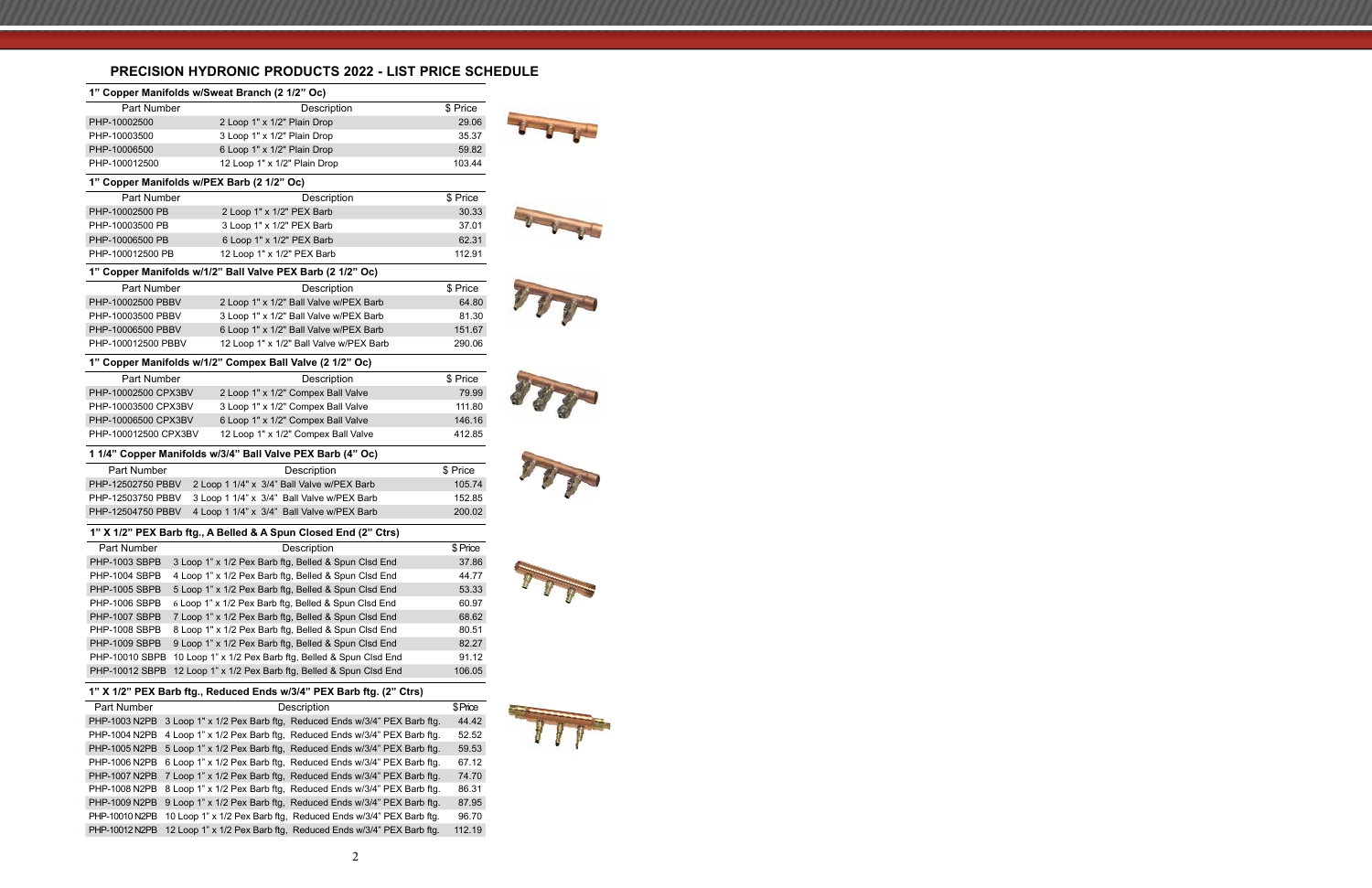## **PRECISION HYDRONIC PRODUCTS 2022 - LIST PRICE SCHEDULE**

### **1" X 1/2" PEX Barb ftg., Reduced Ends w/3/4" PEX Barb ftg. (2" Ctrs)**

|  | Part Number      | Description                                                                | \$ Price |
|--|------------------|----------------------------------------------------------------------------|----------|
|  | PHP-1003 N2PBBV  | 3 Loop 1" x 1/2 Pex Barb Ball Valve ftg, Ends Reduced w/3/4" PEX Barb Ftg  | 88.60    |
|  | PHP-1004 N2PBBV  | 4 Loop 1" x 1/2 Pex Barb Ball Valve ftg, Ends Reduced w/3/4" PEX Barb Ftg  | 111.37   |
|  | PHP-1005 N2PBBV  | 5 Loop 1" x 1/2 Pex Barb Ball Valve ftg, Ends Reduced w/3/4" PEX Barb Ftg  | 133.24   |
|  | PHP-1006 N2PBBV  | 6 Loop 1" x 1/2 Pex Barb Ball Valve ftg, Ends Reduced w/3/4" PEX Barb Ftg  | 155.33   |
|  | PHP-1007 N2PBBV  | 7 Loop 1" x 1/2 Pex Barb Ball Valve ftg, Ends Reduced w/3/4" PEX Barb Ftg  | 177.65   |
|  | PHP-1008 N2PBBV  | 8 Loop 1" x 1/2 Pex Barb Ball Valve ftg, Ends Reduced w/3/4" PEX Barb Ftg  | 203.21   |
|  | PHP-1009 N2PBBV  | 9 Loop 1" x 1/2 Pex Barb Ball Valve ftg, Ends Reduced w/3/4" PEX Barb Ftg  | 227.24   |
|  | PHP-10010 N2PBBV | 10 Loop 1" x 1/2 Pex Barb Ball Valve ftg, Ends Reduced w/3/4" PEX Barb Ftg | 243.81   |
|  | PHP-10012 N2PBBV | 12 Loop 1" x 1/2 Pex Barb Ball Valve ftg, Ends Reduced w/3/4" PEX Barb Ftg | 286.26   |

### **1" X 1/2" PEX Barb Ball Valve, One Belled & One Spun Closed End (2" Ctrs)**



| <b>Part Number</b> | Description                                                      | \$ Price |
|--------------------|------------------------------------------------------------------|----------|
| PHP-1003 SBPBBV    | 3 Loop 1" x 1/2 Pex Barb Ball Valve ftg, Belled & Spun Clsd End  | 82.75    |
| PHP-1004 SBPBBV    | 4 Loop 1" x 1/2 Pex Barb Ball Valve ftg, Belled & Spun Clsd End  | 106.05   |
| PHP-1005 SBPBBV    | 5 Loop 1" x 1/2 Pex Barb Ball Valve ftg, Belled & Spun Clsd End  | 128.20   |
| PHP-1006 SBPBBV    | 6 Loop 1" x 1/2 Pex Barb Ball Valve ftg, Belled & Spun Clsd End  | 150.88   |
| PHP-1007 SBPBBV    | 7 Loop 1" x 1/2 Pex Barb Ball Valve ftg, Belled & Spun Clsd End  | 173.51   |
| PHP-1008 SBPBBV    | 8 Loop 1" x 1/2 Pex Barb Ball Valve ftg, Belled & Spun Clsd End  | 200.33   |
| PHP-1009 SBPBBV    | 9 Loop 1" x 1/2 Pex Barb Ball Valve ftg, Belled & Spun Clsd End  | 217.14   |
| PHP-10010 SBPBBV   | 10 Loop 1" x 1/2 Pex Barb Ball Valve ftg, Belled & Spun Clsd End | 240.97   |
| PHP-10012 SBPBBV   | 12 Loop 1" x 1/2 Pex Barb Ball Valve ftg, Belled & Spun Clsd End | 286.78   |
|                    |                                                                  |          |

### **1" X 1/2" PEX Barb ftg., Spun Closed and Reduced End w/3/4" PEX Barb ftg. (2" Ctrs)**

| Part Number           | Description                                                                 | \$ Price |
|-----------------------|-----------------------------------------------------------------------------|----------|
| PHP-1003 SNPB         | 3 Loop 1" x 1/2 Pex Barb ftg, Spun Clsd & Reduced End w/3/4" PEX Barb ftg.  | 40.48    |
| PHP-1004 SNPB         | 4 Loop 1" x 1/2 Pex Barb ftg, Spun Clsd & Reduced End w/3/4" PEX Barb ftg.  | 48.57    |
| PHP-1005 SNPB         | 5 Loop 1" x 1/2 Pex Barb ftg, Spun Clsd & Reduced End w/3/4" PEX Barb ftg.  | 55.58    |
| PHP-1006 SNPB         | 6 Loop 1" x 1/2 Pex Barb ftg, Spun Clsd & Reduced End w/3/4" PEX Barb ftg.  | 63.16    |
| PHP-1007 SNPB         | 7 Loop 1" x 1/2 Pex Barb ftg, Spun Clsd & Reduced End w/3/4" PEX Barb ftg.  | 70.78    |
| <b>PHP-1008 SNPB</b>  | 8 Loop 1" x 1/2 Pex Barb ftg, Spun Clsd & Reduced End w/3/4" PEX Barb ftg.  | 82.23    |
| PHP-1009 SNPB         | 9 Loop 1" x 1/2 Pex Barb ftg, Spun Clsd & Reduced End w/3/4" PEX Barb ftg.  | 84.02    |
| <b>PHP-10010 SNPB</b> | 10 Loop 1" x 1/2 Pex Barb ftg, Spun Clsd & Reduced End w/3/4" PEX Barb ftg. | 95.23    |
| <b>PHP-10012 SNPB</b> | 12 Loop 1" x 1/2 Pex Barb ftg, Spun Clsd & Reduced End w/3/4" PEX Barb ftg. | 108.29   |
|                       |                                                                             |          |

#### **1" X 1/2" PEX Barb Ball Valve,Spun Closed and Reduced End w/3/4" PEX Barb ftg. (2" Ctrs)**



TTT

| <b>Part Number</b> | Description                                                                        | \$ Price |
|--------------------|------------------------------------------------------------------------------------|----------|
| PHP-1003 SNPBBV    | 3 Loop 1" x 1/2 Pex Barb Ball Valve, Spun Clsd & Reduced End w/3/4" PEX Barb ftg.  | 84.59    |
| PHP-1004 SNPBBV    | 4 Loop 1" x 1/2 Pex Barb Ball Valve, Spun Clsd & Reduced End w/3/4" PEX Barb ftg.  | 107.41   |
| PHP-1005 SNPBBV    | 5 Loop 1" x 1/2 Pex Barb Ball Valve, Spun Clsd & Reduced End w/3/4" PEX Barb ftg.  | 128.40   |
| PHP-1006 SNPBBV    | 6 Loop 1" x 1/2 Pex Barb Ball Valve, Spun Clsd & Reduced End w/3/4" PEX Barb ftg.  | 151.39   |
| PHP-1007 SNPBBV    | Loop 1" x 1/2 Pex Barb Ball Valve, Spun Clsd & Reduced End w/3/4" PEX Barb ftg.    | 173.69   |
| PHP-1008 SNPBBV    | 8 Loop 1" x 1/2 Pex Barb Ball Valve, Spun Clsd & Reduced End w/3/4" PEX Barb ftg.  | 200.02   |
| PHP-1009 SNPBBV    | 9 Loop 1" x 1/2 Pex Barb Ball Valve, Spun Clsd & Reduced End w/3/4" PEX Barb ftg.  | 216.46   |
| PHP-10010 SNPBBV   | 10 Loop 1" x 1/2 Pex Barb Ball Valve, Spun Clsd & Reduced End w/3/4" PEX Barb ftg. | 239.86   |
| PHP-10012 SNPBBV   | 12 Loop 1" x 1/2 Pex Barb Ball Valve, Spun Clsd & Reduced End w/3/4" PEX Barb ftg. | 284.86   |